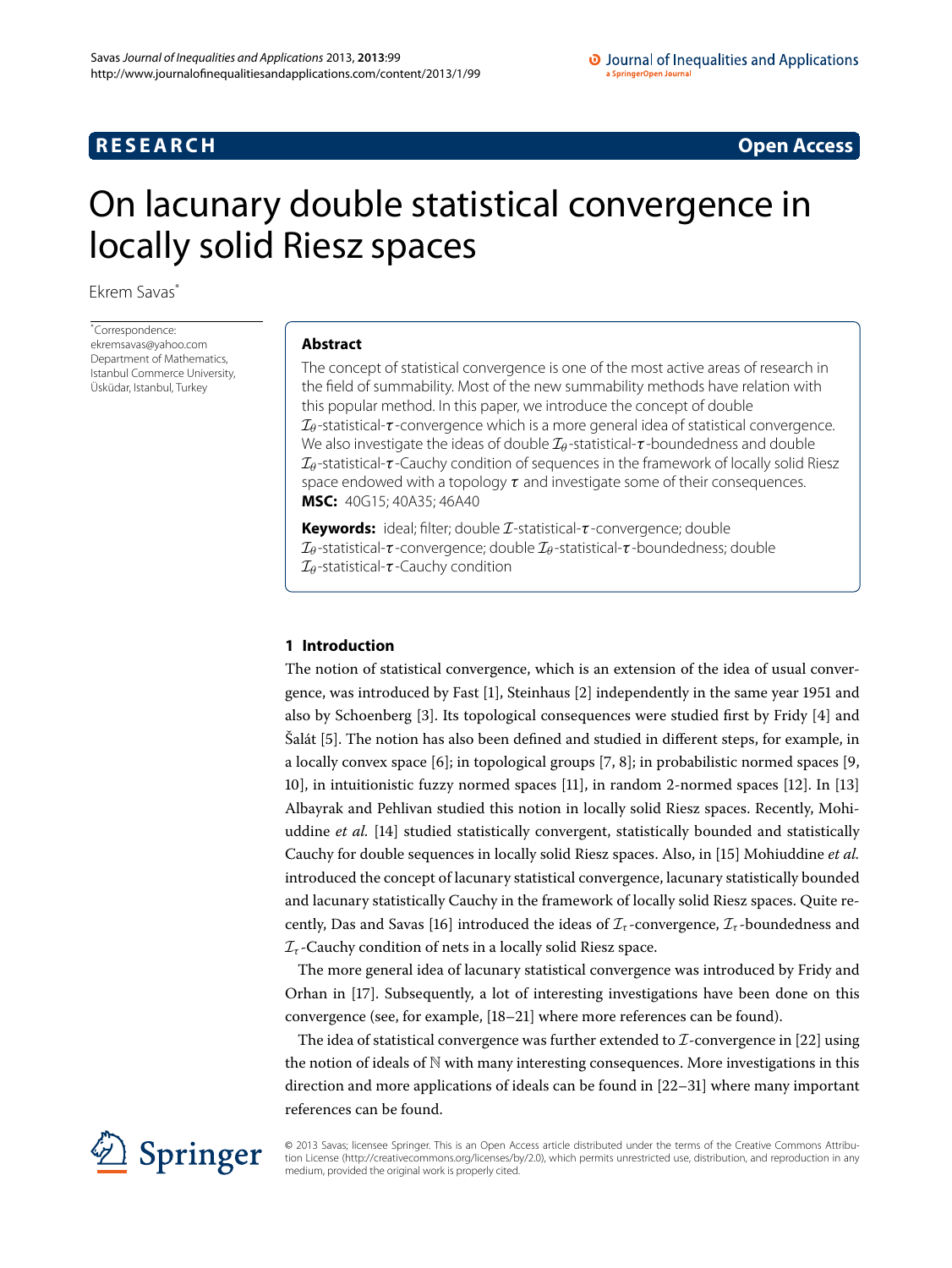Recently in [24, 30] we used ideals to introduce the concepts of  $\mathcal{I}^{\lambda}$ -statistical convergence and  $\mathcal{I}$ -lacunary-statistical convergence and investigated their properties.

The notion of a Riesz space was first introduced by Riesz  $[32]$  $[32]$  in 1928, and since then it has found several applications in measure theory, operator theory, optimization and also in economics (see  $[33]$  $[33]$ ). It is well known that a topology on a vector space that makes the operations of addition and scalar multiplication continuous is called a linear topology and a vector space endowed with a linear topology is called a topological vector space. A Riesz space is an ordered vector space which is also a lattice endowed with a linear topology. Further, if it has a base consisting of solid sets at zero, then it is known as a locally solid Riesz space.

In this paper, we introduce the idea of  $\mathcal{I}\text{-double}$  lacunary statistical convergence in a locally solid Riesz space and study some of its properties by using the mathematical tools of the theory of topological vector spaces.

### **2 Preliminaries**

We now recall the following basic facts from [\[](#page-11-6)22].

A family *I* of subsets of a non-empty set *X* is said to be an ideal if (i)  $A, B \in \mathcal{I}$  implies *A* ∪ *B* ∈ *I*, (ii) *A* ∈ *I*, *B* ⊂ *A* imply *B* ∈ *I*. *I* is called non-trivial if  $\mathcal{I} \neq \{\phi\}$  and  $X \notin \mathcal{I}$ . *I* is admissible if it contains all singletons. If  $\mathcal I$  is a proper non-trivial ideal, then the family of sets  $F(\mathcal{I}) = \{M \subset X : M^c \in \mathcal{I}\}\$ is a filter on *X* (where *c* stands for the complement). It is called the filter associated with the ideal  $\mathcal{I}$ .

We also recall some of the basic concepts of Riesz spaces.

**Definition 2.1** Let *L* be a real vector space and let  $\leq$  be a partial order on this space. *L* is said to be an ordered vector space if it satisfies the following properties:

- (i) If  $x, y \in L$  and  $y \leq x$ , then  $y + z \leq x + z$  for each  $z \in L$ .
- (ii) If  $x, y \in L$  and  $y \le x$ , then  $\lambda y \le \lambda x$  for each  $\lambda \ge 0$ .

If in addition *L* is a lattice with respect to the partial ordering, then *L* is said to be a Riesz space (or a vector lattice).

For an element *x* of a Riesz space *L*, the positive part of *x* is defined by  $x^+ = x \vee \theta$ , the negative part of *x* by  $x^- = (-x) \vee \theta$  and the absolute value of *x* by  $|x| = x \vee (-x)$ , where  $\theta$  is the element zero of *L*.

A subset *S* of a Riesz space *L* is said to be solid if  $y \in S$  and  $|x| \le |y|$  imply  $x \in S$ .

A topology *τ* on a real vector space *L* that makes the addition and scalar multiplication continuous is said to be a linear topology, that is, when the mappings

$$
(x,y) \to x + y \quad \text{(from } (L \times L, \tau \times \tau) \to (L, \tau)\text{)},
$$
  

$$
(\lambda, x) \to \lambda x \quad \text{(from } (R \times L, \sigma \times \tau) \to (L, \tau)\text{)}
$$

are continuous, where  $\sigma$  is the usual topology on *R*. In this case, the pair  $(L, \tau)$  is called a topological vector space.

Every linear topology  $\tau$  on a vector space *L* has a base  $\mathcal N$  for the neighborhoods of  $\theta$ satisfying the following properties:

(a) Each  $V \in \mathcal{N}$  is a balanced set, that is,  $\lambda x \in V$  holds for all  $x \in V$  and every  $\lambda \in R$ with  $|\lambda| \leq 1$ .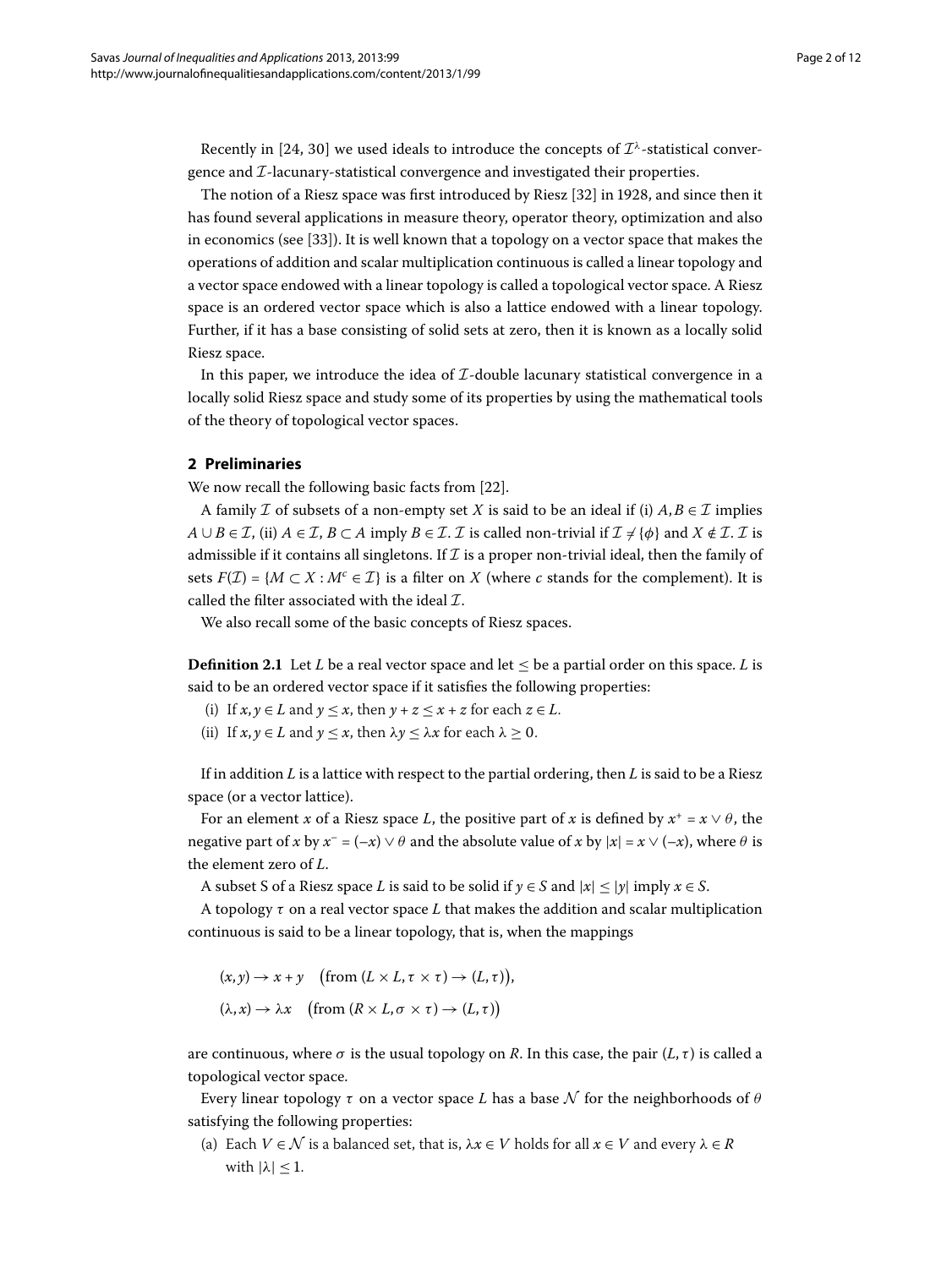- (b) Each  $V \in \mathcal{N}$  is an absorbing set, that is, for every  $x \in L$ , there exists a  $\lambda > 0$  such that *λx* ∈ *V*.
- (c) For each  $V \in \mathcal{N}$ , there exists some  $W \in \mathcal{N}$  with  $W + W \subset V$ .

**Definition 2.2** A linear topology *τ* on a Riesz space *L* is said to be locally solid if *τ* has a base at zero consisting of solid sets. A locally solid Riesz space (*L*, *τ* ) is a Riesz space *L* equipped with a locally solid topology *τ* .

 $\mathcal{N}_{sol}$  will stand for a base at zero consisting of solid sets and satisfying the properties (a), (b) and (c) in a locally solid topology.

## **3 Main results**

The notion of statistical convergence depends on the density of subsets of **N**, the set of natural numbers. A subset  $E$  of  $N$  is said to have density  $\delta(E)$  if

$$
\delta(E) = \lim_{n \to \infty} \frac{1}{n} \sum_{k=1}^{n} \chi_E(k) \quad \text{exists.}
$$

Note that if *K* ⊂ **N** is a finite set, then  $\delta(K) = 0$ , and for any set  $K \subset \mathbb{N}$ ,  $\delta(K^C) = 1 - \delta(K)$ .

**Definition 3.1** A sequence  $x = (x_k)$  is said to be *statistically convergent* to  $\ell$  if for every  $\varepsilon > 0$ ,

$$
\delta\big(\big\{k\in\mathbf{N}:|x_k-\ell|\geq \varepsilon\big\}\big)=0.
$$

In another direction, a new type of convergence called lacunary statistical convergence was introduced in [17] as follows. A lacunary sequence is an increasing integer sequence  $\theta = \{k_r\}_{r \in \mathbb{N} \cup \{0\}}$  such that  $k_0 = 0$  and  $h_r = k_r - k_{r-1} \to \infty$  as  $r \to \infty$ . Let  $I_r = (k_{r-1}, k_r]$  and  $q_r = \frac{k_r}{k_{r-1}}$ . A sequence  $(x_k)$  of real numbers is said to be lacunary statistically convergent to *L* (or,  $S_\theta$ -convergent to *L*) if for any  $\epsilon > 0$ ,

$$
\lim_{r\to\infty}\frac{1}{h_r}\left|\left\{k\in I_r:|x_k-L|\geq\epsilon\right\}\right|=0,
$$

where |*A*| denotes the cardinality of  $A \subset \mathbb{N}$ . In [\[](#page-11-3)17] the relation between lacunary statistical convergence and statistical convergence was established among other things.

We now have the following definitions.

**Definition 3.2** (See [\[](#page-11-6)22, 25[\]](#page-11-12)) Let  $\mathcal{I} \subset 2^{\mathbb{N}}$  be a proper admissible ideal in N. The sequence  $(x_k)$  of elements of  $\mathbb R$  is said to be *I*-convergent to  $L \in \mathbb R$  if for each  $\epsilon > 0$ , the set  $A(\epsilon) = \{n \in \mathbb R \mid n \in \mathbb R\}$  $\mathbb{N}: |x_k - L| \geq \epsilon$   $\in \mathcal{I}$ . The class of all  $\mathcal{I}$ -statistically convergent sequences will be denoted by  $S(\mathcal{I})$ .

**Definition 3.3** ([\[](#page-11-8)24]) Let  $\theta$  be a lacunary sequence. A sequence  $x = (x_k)$  is said to be *I*lacunary statistically convergent to *L* or  $S_\theta(I)$ -convergent to *L* if for any  $\epsilon > 0$  and  $\delta > 0$ ,

$$
\left\{r \in \mathbb{N} : \frac{1}{h_r} \left| \left\{k \in I_r : |x_k - L| \geq \epsilon\right\}\right| \geq \delta\right\} \in \mathcal{I}.
$$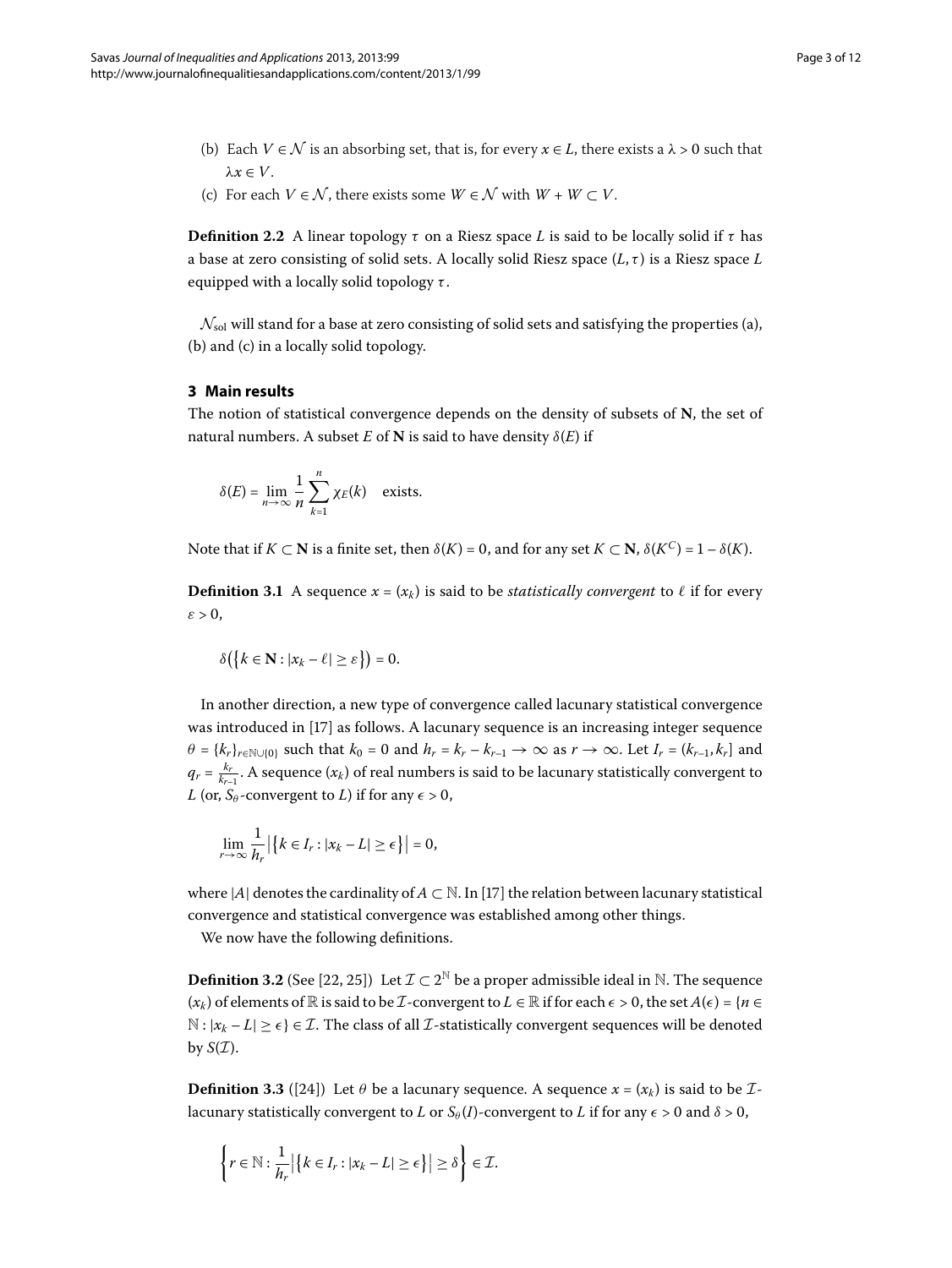In this case, we write  $x_k \to L(S_\theta(\mathcal{I}))$ . The class of all *I*-lacunary statistically convergent sequences will be denoted by  $S_{\theta}(\mathcal{I})$ .

It can be checked, as in the case of statistically and lacunary statistically convergent sequences, that both  $S(\mathcal{I})$  and  $S_{\theta}(\mathcal{I})$  are linear subspaces of the space of all real sequences.

**Remark 3.1** For  $\mathcal{I} = \mathcal{I}_{fin} = \{A \subseteq \mathbb{N} : A \text{ is a finite subset}\}, \mathcal{I} - S_{\theta}$ -convergence coincides with lacunary statistical convergence which is defined in [\[](#page-11-3)17].

Let *E* ⊆ **N** × **N** be a two-dimensional set of positive integers and let *E<sub>m,n</sub>* be the numbers of  $(i, j)$  in *K* such that  $i \leq n$  and  $j \leq m$ . Then the lower asymptotic density  $\delta_2(E)$  of *E* is defined as follows:

$$
\liminf_{m,n}\frac{E_{m,n}}{mn}=\delta_2(K).
$$

In the case when the sequence  $(\frac{E_{m,n}}{mn})_{m,n=1,1}^{\infty,\infty}$  has a limit, we say that  $E$  has a natural density and is defined as follows:

$$
\lim_{m,n}\frac{E_{m,n}}{mn}=\delta_2(E).
$$

For example, let  $E = \{(i^2, j^2) : (i, j) \in \mathbb{N} \times \mathbb{N}\}\)$ . Then

$$
\delta_2(E) = \lim_{m,n} \frac{E_{m,n}}{mn} \le \lim_{m,n} \frac{\sqrt{m}\sqrt{n}}{mn} = 0
$$

(*i.e.*, the set *E* has double natural density zero).

Recently, Mursaleen and Edely [34] presented the notion of statistical convergence for a double sequence  $x = (x_{kl})$  as follows:

A real double sequence  $x = (x_{kl})$  is said to be statistically convergent to *L* provided that for each  $\epsilon > 0$ ,

$$
\lim_{m,n}\frac{1}{mn}\left|\left\{(k,l):k\leq m \text{ and } l\leq n, |x_{k,l}-L|\geq \epsilon\right\}\right|=0.
$$

The double sequence  $\theta_{r,s} = \{(k_r,l_s)\}\$  is called double lacunary if there exist two increasing sequences of integers such that

 $k_0 = 0$ ,  $h_r = k_r - k_{k-1} \rightarrow \infty$  as  $r \rightarrow \infty$ 

and

$$
l_0 = 0
$$
,  $h_s = l_s - l_{s-1} \rightarrow \infty$  as  $s \rightarrow \infty$ .

Let us denote  $k_{r,s} = k_r l_s$ ,  $h_{r,s} = h_r \bar{h}_s$  and  $\theta_{r,s}$  is determined by  $I_{r,s} = \{(k,l): k_{r-1} < k \leq$  $k_r$  and  $l_{s-1} < l \leq l_s$ .

We have the following.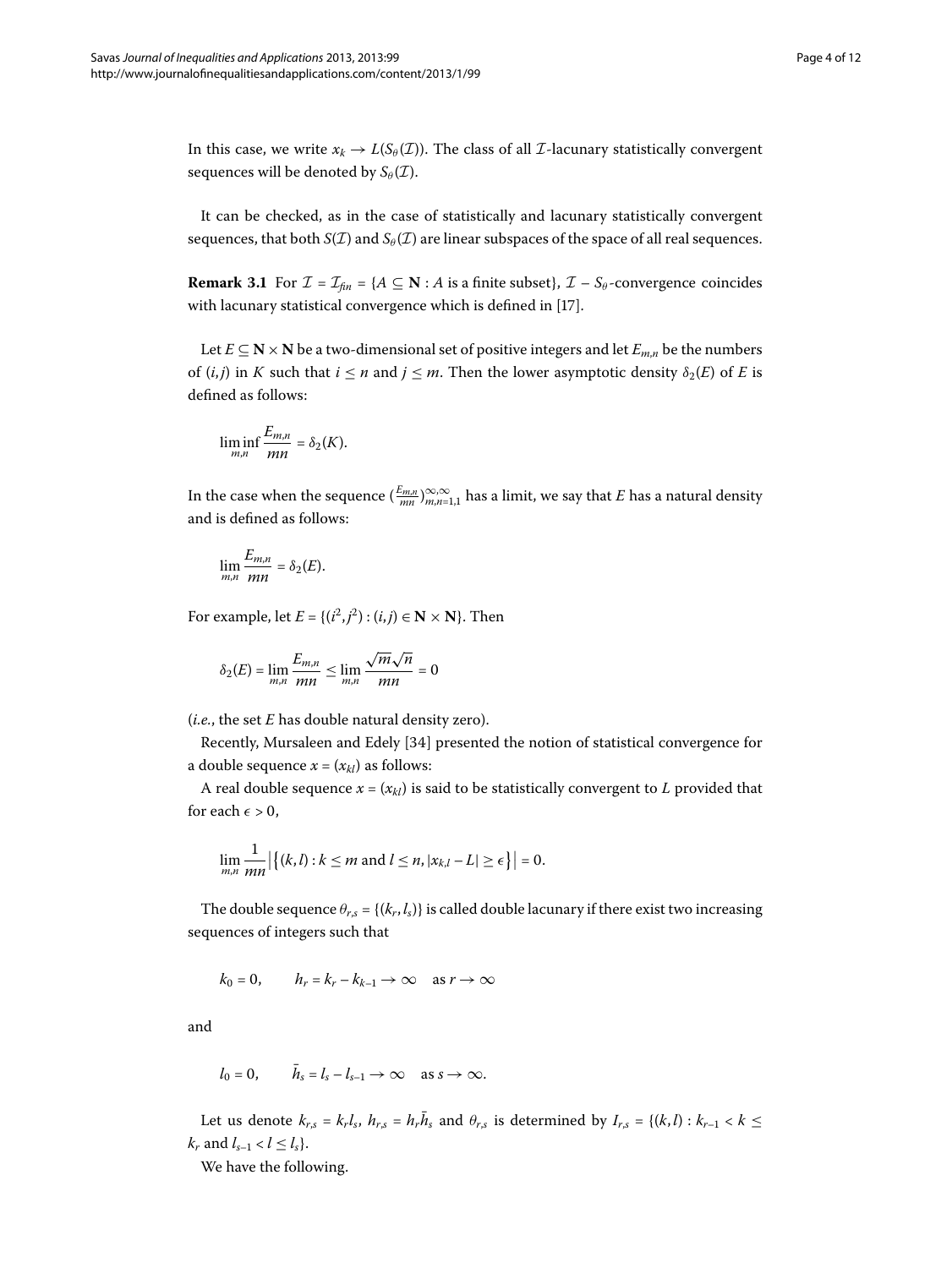**Definition 3.4** Let  $(x_{kl})$  be a sequence in a locally solid Riesz space  $(L, \tau)$ . We say that *x* is *I*<sub>θ*r*,*s*</sub>-statistically-*τ*-convergent to  $x_0$  if for every *τ*-neighborhood *U* of zero and for  $\delta > 0$ ,

$$
\left\{(r,s)\in\mathbb{N}\times\mathbb{N}:\frac{1}{h_{rs}}\big|\big\{(k,l)\in I_{rs}:x_{kl}-x_0\notin U\big\}\big|\geq\delta\right\}\in\mathcal{I}.
$$

In this case, we write  $\mathcal{I}_{\theta_{r,s}} - st_{\tau} - \lim x_{kl} = x_0$  (or  $x_{kl} \xrightarrow{\mathcal{I}_{\theta_{r,s}} - st_{\tau}} x_0$  in brief).

**Remark 3.2** For  $\mathcal{I} = \mathcal{I}_{fin}$ ,  $\mathcal{I}_{\theta_{rs}}$ -statistical-*τ*-convergence becomes double lacunary statistical *τ* -convergence in a locally solid Riesz space.

**Definition 3.5** Let  $(x_{kl})$  be a sequence in a locally solid Riesz space  $(L, \tau)$ . We say that *x* is *I*<sub>θrs</sub>-statistically-*τ*-bounded if for every *τ*-neighborhood *U* of zero and  $\delta$  > 0, there exists  $\alpha > 0$  such that

$$
\left\{(r,s)\in\mathbb{N}\times\mathbb{N}:\frac{1}{h_{rs}}\big|\big\{(k,l)\in I_{rs}: \alpha x_{kl}\notin U\big\}\big|\geq \delta\right\}\in\mathcal{I}.
$$

**Definition 3.6** Let  $(x_{kl})$  be a sequence in a locally solid Riesz space  $(L, \tau)$ . We say that *x* is  $\mathcal{I}_{\theta_{r,s}}$ -statistically-*τ* -Cauchy if for every *τ* -neighborhood *U* of zero and *δ* > 0, there exist  $p, q \in \mathbb{N}$  such that

$$
\left\{(r,s)\in\mathbb{N}\times\mathbb{N}:\frac{1}{h_{rs}}\big|\big\{(k,l)\in I_{rs}:x_{kl}-x_{pq}\notin U\big\}\big|\geq\delta\right\}\in\mathcal{I}.
$$

Now we are ready to present some basic properties of this new convergence in a locally solid Riesz space.

**Theorem 3.1** Let  $(L, \tau)$  be a Hausdorff locally solid Riesz space,  $x = (x_{kl})$  and  $y = (y_{kl})$  be *two sequences in L*. *Then the following hold*:

- (a) *If*  $\mathcal{I}_{\theta_{r,s}} st_{\tau} \lim x_{kl} = y_0$  and  $\mathcal{I}_{\theta_{r,s}} st_{\tau} \lim x_{kl} = z_0$ , then  $y_0 = z_0$ .
- (b) *If*  $\mathcal{I}_{\theta_{rs}} st_{\tau} \lim x_{kl} = x_0$ , then  $\mathcal{I}_{\theta_{rs}} st_{\tau} \lim \alpha x_{kl} = \alpha x_0$  for each  $\alpha \in \mathbb{R}$ .
- (c) *If*  $\mathcal{I}_{\theta_{rs}} st_{\tau} \lim x_{kl} = x_0$  and  $\mathcal{I}_{\theta_{rs}} st_{\tau} \lim y_{kl} = y_0$ , then
	- $\mathcal{I}_{\theta_{rs}} st_{\tau} \lim(x_{kl} + y_{kl}) = x_0 + y_0.$

*Proof* (a) Let *U* be any  $\tau$ -neighborhood of zero. Then there exists a  $V \in \mathcal{N}_{sol}$  such that  $V \subset U$ . Take a  $W \in \mathcal{N}_{sol}$  such that  $W + W \subset V$ . Let  $\delta = \frac{1}{5}$ . Since  $\mathcal{I}_{\theta_{r,s}} - st_{\tau} - \lim x_{kl} = y_0$  and  $I_{\theta_{r,s}} - st_{\tau} - \lim x_{kl} = z_0$ , we write

$$
K_1 = \left\{ (r,s) \in \mathbb{N} \times \mathbb{N} : \frac{1}{h_{rs}} \big| \left\{ (k,l) \in I_{rs} : x_{kl} - y_0 \notin W \right\} \big| < \delta \right\} \in F(\mathcal{I})
$$

and

$$
K_2=\left\{(r,s)\in\mathbb{N}\times\mathbb{N}:\frac{1}{h_{rs}}\big|\big\{(k,l)\in I_{rs}:x_{kl}-z_0\notin W\big\}\big|<\delta\right\}\in F(\mathcal{I}).
$$

Then  $K = K_1 \cap K_2 \in F(\mathcal{I})$  and for  $r, s \in K$ ,

$$
\frac{1}{h_{rs}}\big|\big\{(k,l)\in I_{rs}:x_{kl}-y_0\notin W\big\}\big|<\delta,
$$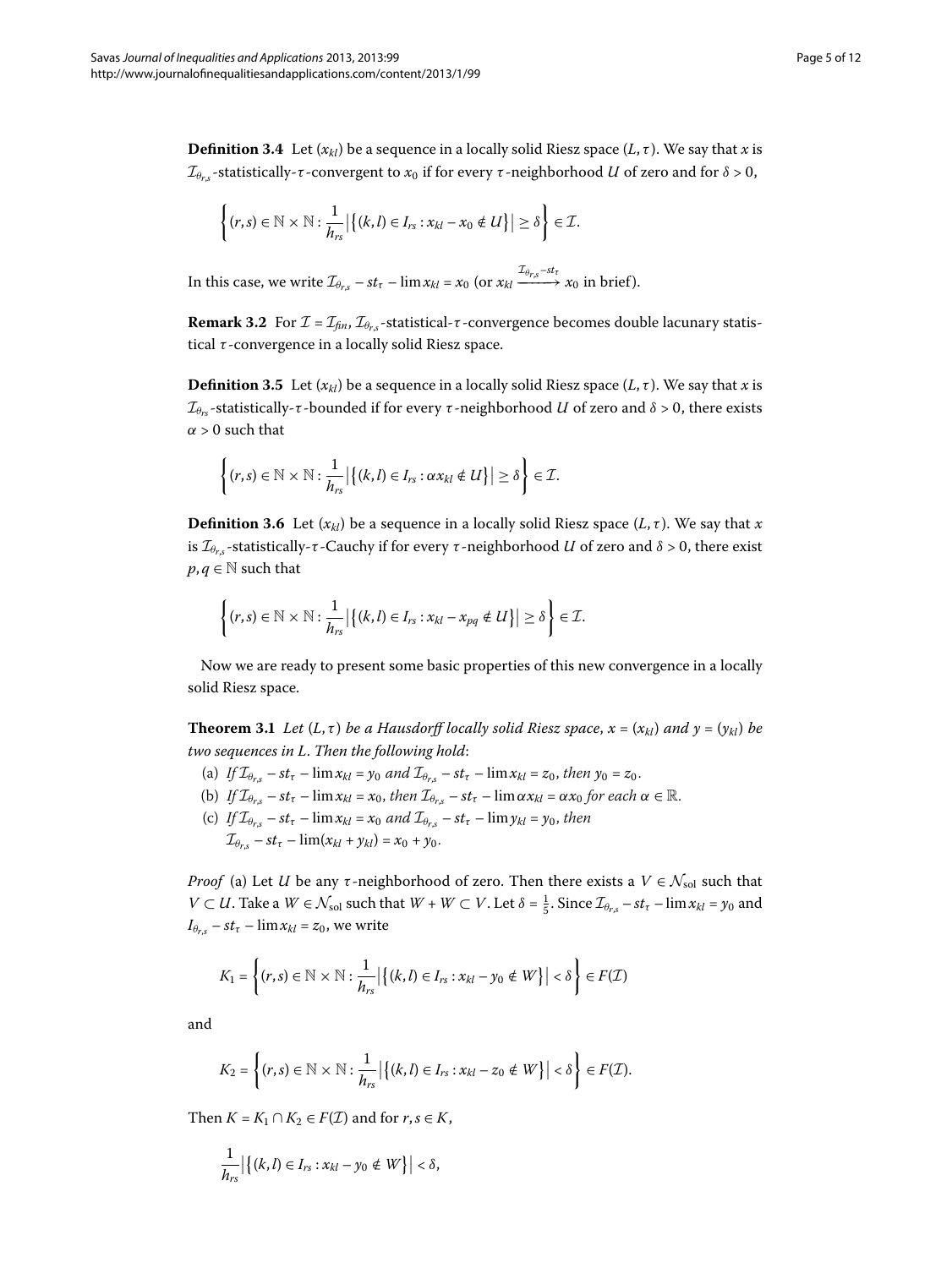*i.e.*,

$$
\frac{1}{h_{rs}}\left|\left\{(k,l)\in I_{rs}:x_{kl}-y_0\in W\right\}\right|>1-\delta=\frac{4}{5}.\tag{1}
$$

Similarly,

$$
\frac{1}{h_{rs}}\left|\{(k,l)\in I_{rs}:x_{kl}-z_0\in W\}\right|>\frac{4}{5}.
$$
\n(2)

Now write that  $\{(k, l) \in I_{rs} : x_{(k,l)} - y_0 \in W\}$  and  $\{(k, l) \in I_{rs} : x_{kl} - z_0 \in W\}$  cannot be disjoint, for then we will have  $\frac{1}{h_{rs}}|\{(k, l) \in I_{rs}\}| > \frac{8}{5}$ , which is impossible. So, there is a  $(k_r, l_s) \in I_{rs}$  for which

$$
x_{k_r,l_s}-y_0\in W \quad \text{and} \quad x_{k_r,l_s}-z_0\in W.
$$

Then

$$
x_0 - z_0 = y_0 - x_{k_r l_s} + x_{k_r l_s} - z_0 \in W + W \subset V \subset U.
$$

Thus  $y_0 - z_0 \in U$  for every  $\tau$ -neighborhood *U* of zero. Since  $(L, \tau)$  is Hausdorff, the intersection of all  $\tau$ -neighborhoods of zero is the singleton { $\theta$ <sup>*r*</sup>,*s*}, and so  $y_0 - z_0 = \theta$ , *i.e.*,  $y_0 = z_0$ .

(b) Let  $\mathcal{I}_{\theta_{r,s}}$  –  $st_{\tau}$  – lim $x_k = x_0$  and let *U* be an arbitrary  $\tau$ -neighborhood of zero. Choose *V* ∈  $\mathcal{N}_{sol}$  such that *V* ⊂ *U*. For any 1 >  $\delta$  > 0,

$$
K = \left\{ (r,s) \in \mathbb{N} \times \mathbb{N} : \frac{1}{h_{rs}} \big| \big\{ (k,l) \in I_{rs} : x_{kl} - x_0 \notin V \big\} \big| < \delta \right\} \in F(\mathcal{I}),
$$

*i.e.*, ∀*r*,*s* ∈ *K*,

$$
\frac{1}{h_{rs}}\left|\left\{(k,l)\in I_{rs}:x_{kl}-x_0\in V\right\}\right|>1-\delta.
$$

First let  $|\alpha| \leq 1$ . Since *V* is balanced,  $x_{kl} - x_0 \in V$  implies that  $\alpha(x_{kl} - x_0) \in V$ . Therefore

$$
\big\{(k,l)\in I_{rs}:\alpha x_{kl}-\alpha x_0\in V\big\}\supset\big\{(k,l)\in I_{rs}:x_{kl}-x_0\in V\big\},\
$$

and so  $\forall r, s \in K$ ,

$$
\frac{1}{h_{rs}}\left|\left\{(k,l)\in I_{rs}: \alpha x_{kl}-\alpha x_0\in V\right\}\right|\geq \frac{1}{h_{rs}}\left|\left\{(k,l)\in I_{rs}: x_{kl}-x_0\in V\right\}\right|>1-\delta,
$$

which implies that

$$
\left\{ (r,s) \in \mathbb{N} \times \mathbb{N} : \frac{1}{h_{rs}} \big| \left\{ (k,l) \in I_{rs} : \alpha x_{kl} - \alpha x_0 \notin V \right\} \big| < \delta \right\} \supset K
$$

and finally

$$
\left\{(r,s)\in\mathbb{N}\times\mathbb{N}:\frac{1}{h_{rs}}\big|\big\{(k,l)\in I_{rs}: \alpha x_{kl}-\alpha x_0\notin V\big\}\big|<\delta\right\}\in F(\mathcal{I}).
$$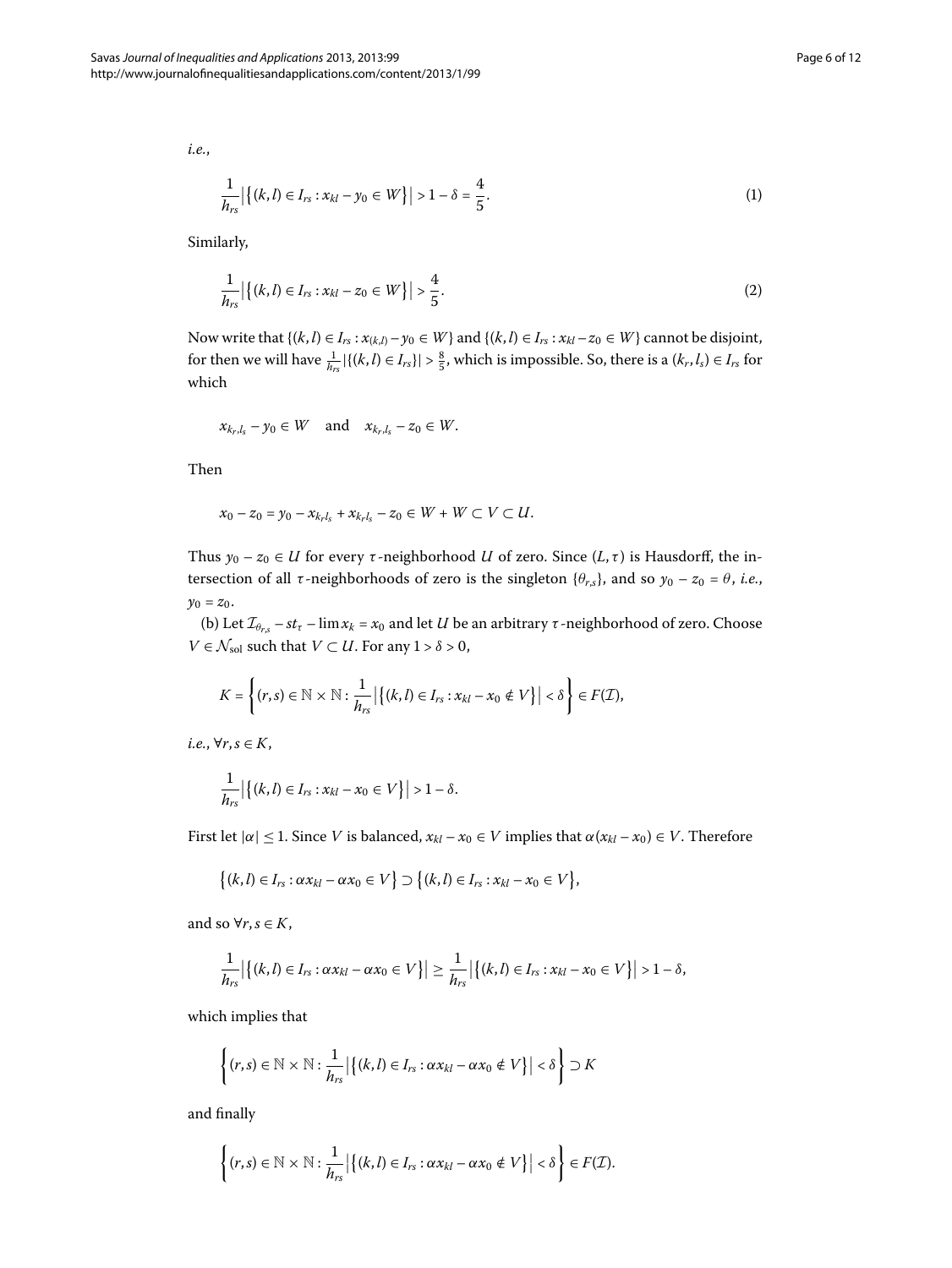If  $|\alpha| > 1$  and  $[|\alpha|]$  is the smallest integer greater or equal to  $|\alpha|$ , choose  $W \in \mathcal{N}_{sol}$  such that  $[|\alpha|]W \subset V$ . Again, for  $1 > \delta > 0$ , taking

$$
K = \left\{(r,s) \in \mathbb{N} \times \mathbb{N}: \frac{1}{h_{rs}} \big| \left\{(k,l) \in I_{rs}: x_{kl} - x_0 \notin W\right\} \big| < \delta \right\} \in F(\mathcal{I})
$$

and in view of the fact that

$$
|\alpha x_0 - \alpha x_{kl}| = |\alpha||x_0 - x_{kl}| \leq [|\alpha|]|x_{nm} - x_0| \in [|\alpha|]|W \subset V \subset Um,
$$

which implies that  $\alpha x_0 - \alpha x_{kl} \in V \subset U$ , proceeding as before, we conclude that

$$
\left\{(r,s)\in\mathbb{N}\times\mathbb{N}:\frac{1}{h_{rs}}\big|\big\{(k,l)\in I_{rs}: \alpha x_{kl}-\alpha x_0\notin U\big\}\big|<\delta\right\}\in F(\mathcal{I}).
$$

This proves that  $I_{\theta_{r,s}} - st_{\tau} - \lim \alpha x_{kl} = \alpha x_0$ .

(c) Let *U* be an arbitrary  $\tau$ -neighborhood of zero. Then there are *V*,  $W \in \mathcal{N}_{sol}$  such that  $W + W \subset V \subset U$ . Since  $I_\theta - st_\tau - \lim x_{kl} = x_0$  and  $I_{\theta_{r,s}} - st_\tau - \lim y_{kl} = y_0$ , we get, for  $0 < \delta < 1$ ,

$$
K_1 = \left\{ (r,s) \in \mathbb{N} \times \mathbb{N} : \frac{1}{h_{rs}} \big| \left\{ (k,l) \in I_{rs} : x_{kl} - x_0 \notin W \right\} \big| < \frac{\delta}{3} \right\} \in F(\mathcal{I})
$$

and

$$
K_2 = \left\{ (r,s) \in \mathbb{N} \times \mathbb{N} : \frac{1}{h_{rs}} \big| \left\{ (k,l) \in I_{rs} : y_{kl} - y_0 \notin W \right\} \big| < \frac{\delta}{3} \right\} \in F(\mathcal{I}).
$$

If  $K = K_1 \cap K_2$ , then  $\forall r, s \in K$ ,

$$
\frac{1}{h_{rs}}\left|\left\{(k,l)\in I_{rs}:x_{kl}-x_0\notin W\right\}\right|<\frac{\delta}{3},
$$

*i.e.*,

$$
\frac{1}{h_{rs}} | \{ (k, l) \in I_{rs} : x_{kl} - x_0 \in W \} | > 1 - \frac{\delta}{3}
$$

and also

$$
\frac{1}{h_{rs}}\left|\left\{(k,l)\in I_{rs}:y_{kl}-y_0\notin W\right\}\right|<\frac{\delta}{3}.
$$

But

$$
(x_{kl} + y_{kl}) - (x_0 + y_0) = (x_{kl} - x_0) + (y_{kl} - y_0) \in W + W \subset V \subset U
$$

 $∀(k, l) ∈ I<sub>rs</sub> such that  $k, l ∈ A ∩ B$  when  $\{(k, l) ∈ I<sub>rs</sub> : x<sub>kl</sub> - x<sub>0</sub> ∈ W\} = A$  (say) and$ { $(k, l) ∈ I_{rs} : y_{kl} - y_0 ∈ W$ } = *B* (say). Note that

$$
|A| = |A \cap B| + |A \backslash B| \le |A \cap B| + |B^c|,
$$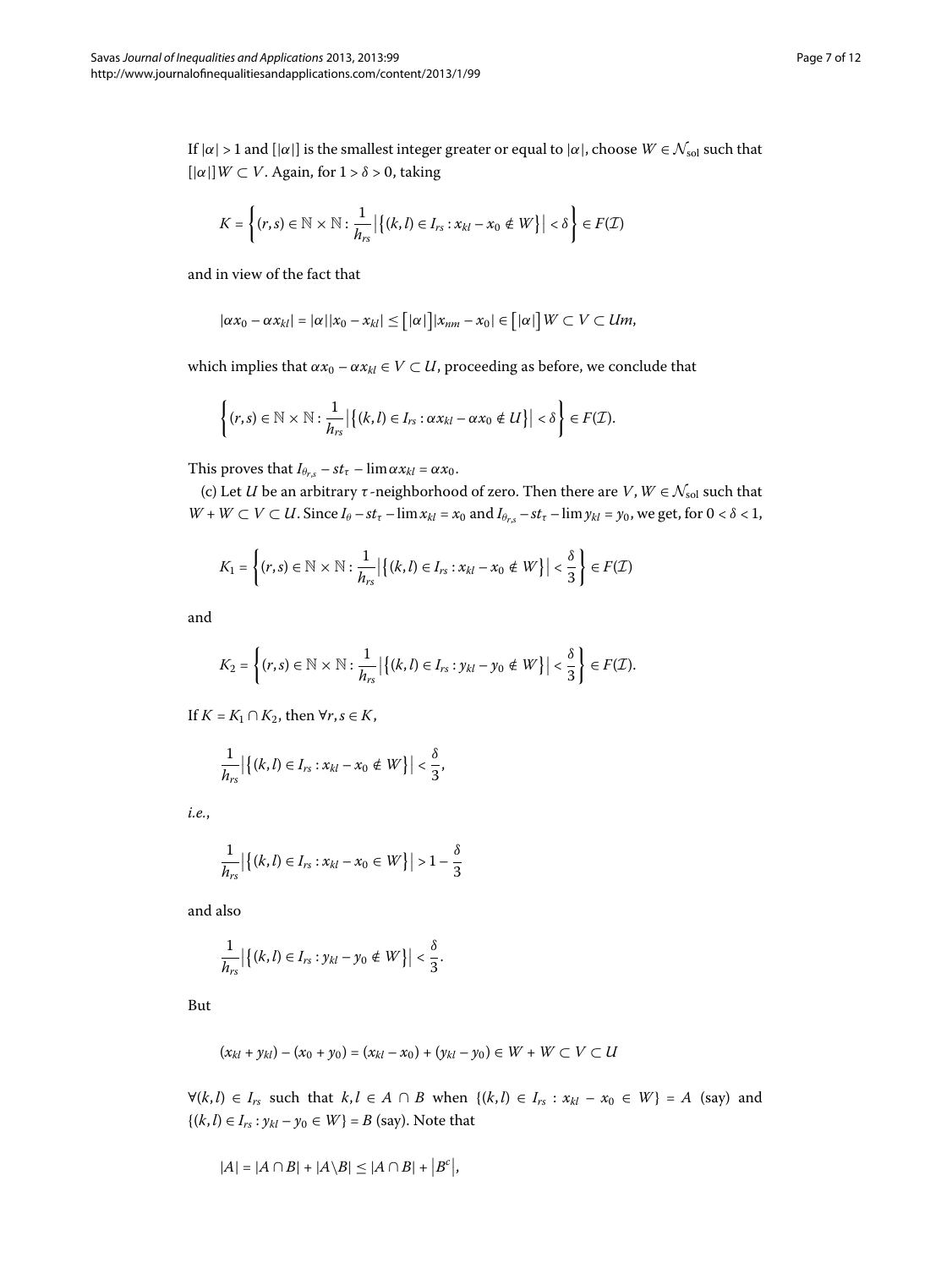*i.e.*,

$$
\frac{1}{h_{rs}}|A| \leq \frac{1}{h_{rs}}|A \cap B| + \frac{1}{h_{rs}}|B^c|
$$

$$
< \frac{1}{h_{rs}}|A \cap B| + \frac{\delta}{3},
$$

*i.e.*,

$$
\frac{1}{h_{rs}}|A \cap B| = \frac{1}{h_{rs}}|\{(k, l) \in I_{rs} : x_{kl} - x_0 \in W \land y_{kl} - y_0 \in W\}|
$$
  
> 
$$
\frac{1}{h_{rs}}|\{(k, l) \in I_{rs} : x_{kl} - x_0 \in W\}| - \frac{\delta}{3}
$$
  
> 
$$
1 - \frac{\delta}{3} - \frac{\delta}{3}
$$
  
> 
$$
1 - \delta.
$$

Since

$$
\{(k,l) \in I_{rs} : (x_{kl} + y_{kl}) - (x_0 + y_0) \in U\} \supset A \cap B,
$$

so for all  $r, s \in K$ ,

$$
\frac{1}{h_{rs}}\left|\left\{(k,l)\in I_{rs}:(x_{kl}+y_{kl})-(x_0+y_0)\in U\right\}\right|\geq \frac{1}{h_{rs}}|A\cap B|>1-\delta,
$$

*i.e.*,

$$
\frac{1}{h_{rs}}\left|\left\{(k,l)\in I_{rs}:(x_{kl}+y_{kl})-(x_0+y_0)\notin U\right\}\right|<\delta.
$$

Hence

$$
K\subset \left\{(r,s)\in\mathbb{N}\times\mathbb{N}:\frac{1}{h_{rs}}\big|\big\{(k,l)\in I_{rs}:(x_{kl}+y_{kl})-(x_0+y_0)\notin U\big\}\big|<\delta\right\}
$$

and so

$$
\left\{(r,s)\in\mathbb{N}\times\mathbb{N}:\frac{1}{h_{rs}}\big|\big\{(k,l)\in I_{rs}:(x_{kl}+y_{kl})-(x_0+y_0)\in U\big\}\big|<\delta\right\}\in F(\mathcal{I}).
$$

This completes the proof of the theorem.

**Theorem 3.2** Let  $(L, \tau)$  be a locally solid Riesz space. Let  $x = \{x_{kl}\}$ ,  $y = \{y_{kl}\}$  and  $z = \{z_{kl}\}$  be *three sequences in L such that*  $x_{kl} \leq y_{kl} \leq z_{kl}$  *for each*  $(k, l) \in \mathbb{N} \times \mathbb{N}$ . If  $\mathcal{I}_{\theta_{rs}} - st_{\tau} - \lim x_{kl} =$  $a = \mathcal{I}_{\theta_{r,s}} - st_{\tau} - \lim z_{nm}$ , then  $\mathcal{I}_{\theta_{r,s}} - st_{\tau} - \lim y_{kl} = a$ .

*Proof* Let *U* be an arbitrary *τ* -neighborhood of zero. Take *V*,  $W \in \mathcal{N}_{sol}$  such that  $W + W \subset$ *V*  $\subset$  *U*. Since  $\mathcal{I}_{\theta_{r,s}} - st_{\tau} - \lim x_{kl} = a = \mathcal{I}_{\theta_{r,s}} - st_{\tau} - \lim z_{kl}$ , so for  $0 < \delta < 1$ ,

$$
K_1 = \left\{ (r,s) \in \mathbb{N} \times \mathbb{N} : \frac{1}{h_{rs}} \big| \left\{ (k,l) \in I_{rs} : x_{kl} - a \notin W \right\} \big| < \frac{\delta}{3} \right\} \in F(\mathcal{I})
$$

$$
\qquad \qquad \Box
$$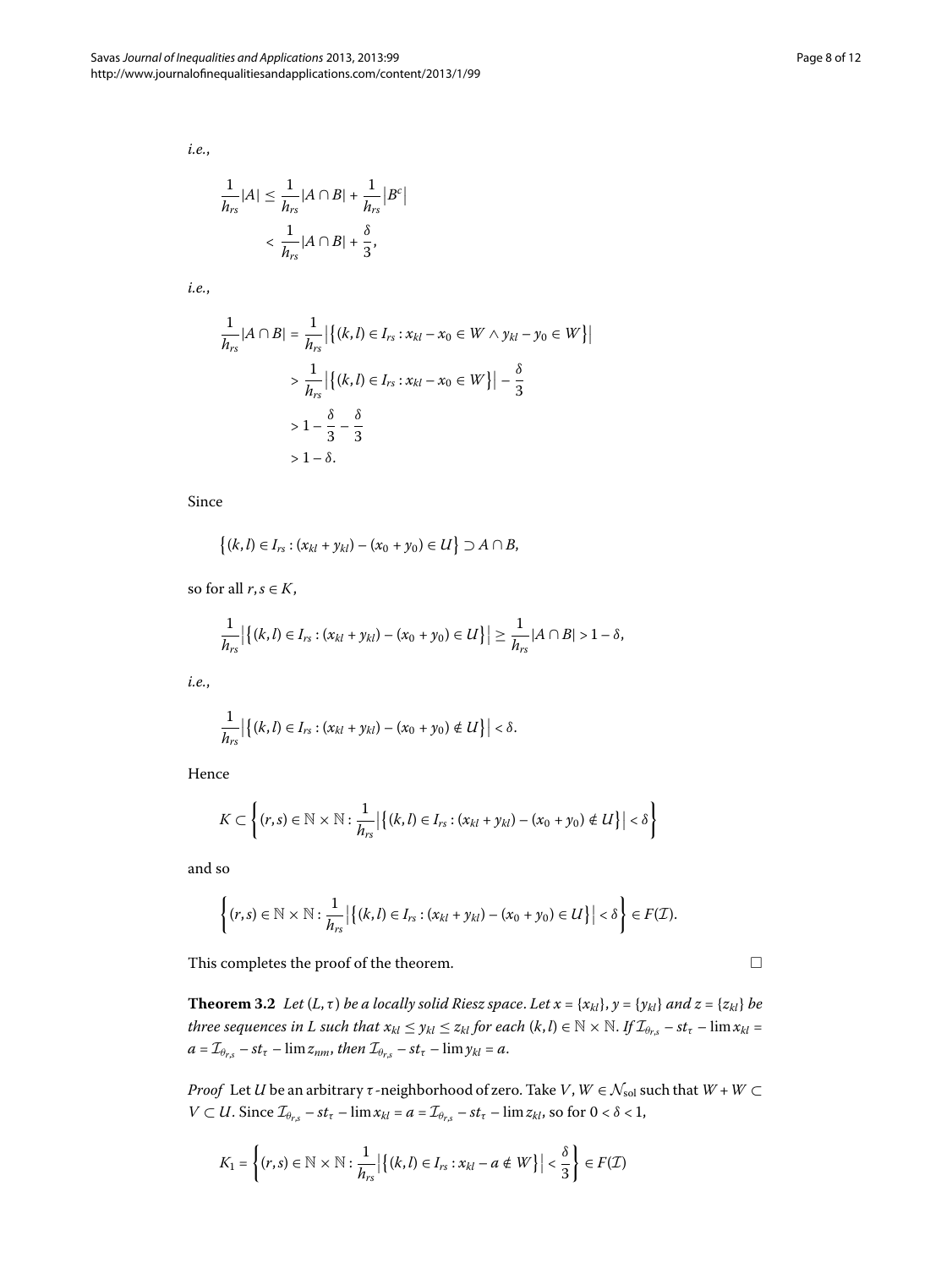and

$$
K_2 = \left\{ (r,s) \in \mathbb{N} \times \mathbb{N} : \frac{1}{h_{rs}} \big| \left\{ (k,l) \in I_{rs} : z_{kl} - a \notin W \right\} \big| < \frac{\delta}{3} \right\} \in F(\mathcal{I}).
$$

Hence we observe that  $\forall r, s \in K$ ,

$$
\frac{1}{h_{rs}}\left|\left\{(k,l)\in I_{rs}:x_{kl}-a\notin W\right\}\right|<\frac{\delta}{3},
$$

*i.e.*,

$$
\frac{1}{h_{rs}}\left|\left\{(k,l)\in I_{rs}:x_{kl}-a\in W\right\}\right|>1-\frac{\delta}{3}
$$

and

$$
\frac{1}{h_{rs}}\left|\left\{(k,l)\in I_{rs}:z_{kl}-a\notin W\right\}\right|<\frac{\delta}{3}.
$$

Writing *A* = {(*k*,*l*) ∈ *I<sub>rs</sub>* : *x<sub>kl</sub>* – *a* ∈ *W*} and *B* = {(*k*,*l*) ∈ *I<sub>rs</sub>* : *z<sub>kl</sub>* – *a* ∈ *W*}, we see that ∀*k*, *l* ∈ *A* ∩ *B*,

$$
x_{kl} \leq y_{kl} \leq z_{kl},
$$
  
\n
$$
x_{kl} - a \leq y_{kl} - a \leq z_{kl} - a,
$$
  
\n
$$
|y_{kl} - a| \leq |x_{kl} - a| + |z_{kl} - a| \in W + W \subset V,
$$

and as *V* is solid, so

$$
y_{kl}-a\in V\subset U.
$$

Clearly,  $\{(k, l) \in I_{rs} : y_{kl} - a \in U\} \supset A \cap B$  and as in the previous theorem, we show that ∀*r*,*s* ∈ *K*,

$$
\frac{1}{h_{rs}}\big|\big\{(k,l)\in I_{rs}:y_{kl}-a\in U\big\}\big|\geq \frac{1}{h_{rs}}|A\cap B|>1-\delta,
$$

*i.e.*,

$$
\frac{1}{h_{rs}}\left|\left\{(k,l)\in I_{rs}:y_{kl}-a\notin U\right\}\right|<\delta.
$$

Hence

$$
\left\{(r,s)\in\mathbb{N}\times\mathbb{N}:\frac{1}{h_{rs}}\big|\big\{(k,l)\in I_{rs}:y_{kl}-a\notin U\big\}\big|<\delta\right\}\supset K,
$$

where  $K \in F(\mathcal{I})$  and so

$$
\left\{(r,s)\in\mathbb{N}\times\mathbb{N}:\frac{1}{h_{rs}}\big|\{k\in I_{rs}:y_{kl}-a\notin U\}\big|\geq\delta\right\}\in\mathcal{I}.
$$

This proves that  $\mathcal{I}_{\theta_{r,s}} - st_{\tau} - \lim y_{kl} = a$ . This completes the proof of the theorem.  $\Box$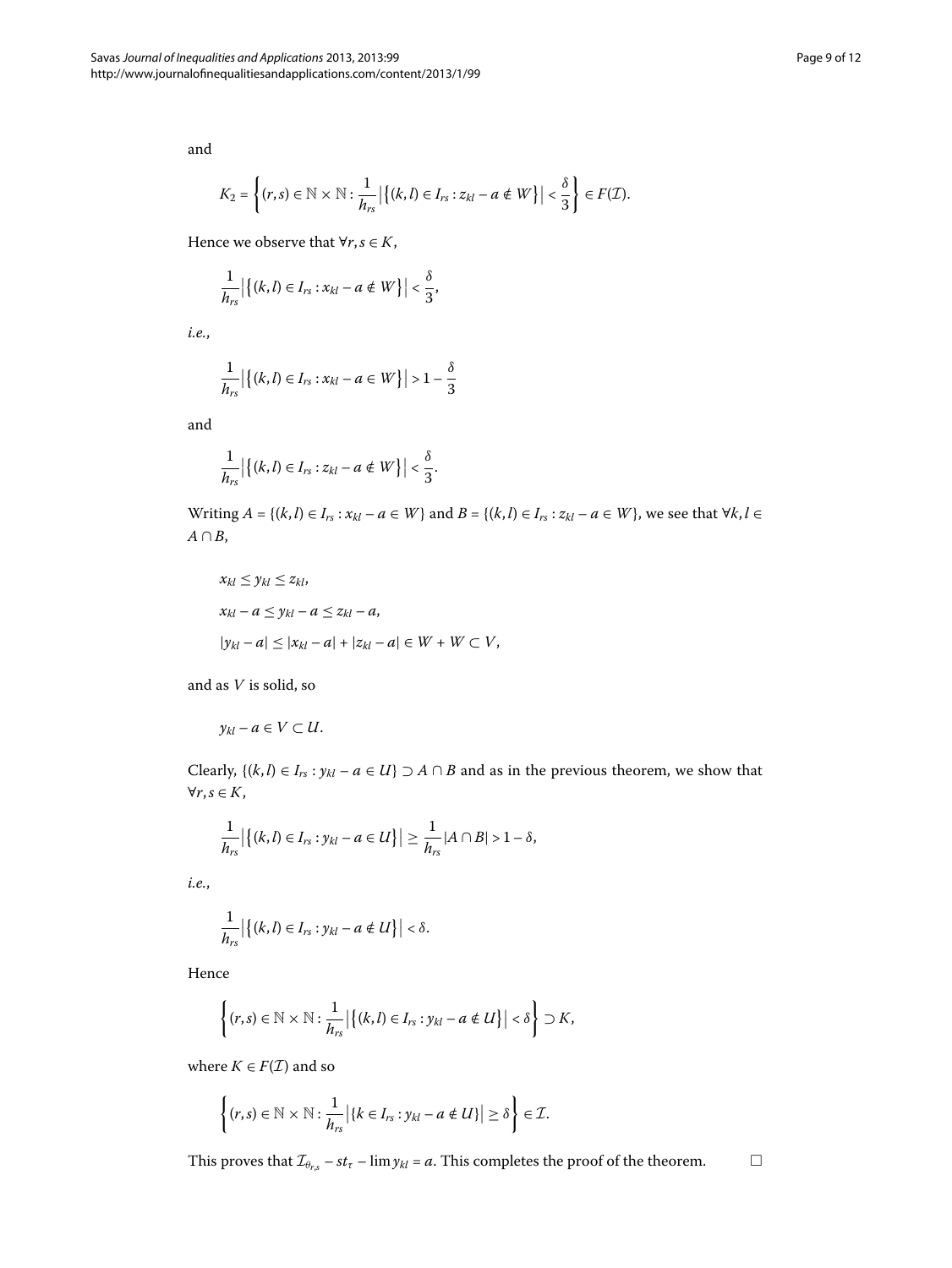**Theorem 3.3** An  $\mathcal{I}_{\theta_{rs}}$ -statistically  $\tau$ -convergent sequence  $(x_{kl})$  in a locally solid Riesz space (*L*, *τ* ) *is* I*<sup>θ</sup>r*,*<sup>s</sup> -statistically τ -bounded*.

*Proof* Let  $(x_{kl})$  be  $I_{\theta_{rs}}$ -statistically *τ*-convergent to  $x_0 \in L$ . Let U be an arbitrary *τ*neighborhood of zero. Choose *V*,  $W \in \mathcal{N}_{sol}$  such that  $W + W \subset V \subset U$ . Since W is absorbing, there is a  $\mu > 0$  such that  $\mu x_0 \in W$ . Choose  $\alpha \le 1$  so that  $\alpha \le \mu$ . Since W is solid and  $|\lambda x_0| \leq |\mu x_0|$ , we have  $\alpha x_0 \in W$ . Again, as W is balanced,  $x_{kl} - x_0 \in W$  implies that  $\alpha(x_{nm} - x_0) \in W$ . Now, for any  $0 < \delta < 1$ ,

$$
K = \left\{ (r,s) \in \mathbb{N} \times \mathbb{N} : \frac{1}{h_{rs}} \big| \left\{ (k,l) \in I_{rs} : x_{kl} - x_0 \notin W \right\} \big| < \delta \right\} \in F(\mathcal{I}).
$$

Thus, for all  $r, s \in K$ ,

$$
\frac{1}{h_{rs}}\left|\left\{(k,l)\in I_{rs}:x_{kl}-x_0\notin W\right\}\right|<\delta,
$$

*i.e.*,

$$
\frac{1}{h_{rs}}\left|\left\{(k,l)\in I_{rs}:x_{kl}-x_0\in W\right\}\right|>1-\delta.
$$

If *B*<sub>*rs*</sub> = {(*k*,*l*) ∈ *I*<sub>*rs*</sub> :  $x_{kl} - x_0 \in W$ }, then ∀*k*, *l* ∈ *B*<sub>*rs*</sub>

$$
\alpha x_{kl} = \alpha (x_{kl} - x_0) + \alpha x_0 \in W + W \subset V \subset U,
$$

and so, for all  $r, s \in K$ ,

$$
\frac{1}{h_{rs}}\left|\{(k,l)\in I_{rs}:\alpha x_{kl}\in W\}\right|\geq \frac{1}{h_{rs}}\left|\{(k,l)\in I_{rs}:x_{kl}-x_0\in W\}\right|\\&>1-\delta
$$

*i.e.*,

$$
\frac{1}{h_{rs}}\big|\big\{(k,l)\in I_{rs}:\alpha x_{kl}\notin W\big\}\big|<\delta.
$$

Hence

$$
K\subset \bigg\{(r,s)\in\mathbb{N}\times\mathbb{N}: \frac{1}{h_{rs}}\big|\big\{(k,l)\in I_{rs}: \alpha x_{kl}\notin W\big\}\big|<\delta\bigg\}.
$$

Since  $K \in F(\mathcal{I})$ , so the set on the right-hand side also belongs to  $F(\mathcal{I})$  and this proves that ( $x<sub>k</sub>$ *ι*) is  $I<sub>θ<sub>r,s</sub></sub>$ -statistically *τ*-bounded.  $□$ 

**Theorem 3.4** If a sequence  $(x_{kl})$  in a locally solid Riesz space  $(L, \tau)$  is  $\mathcal{I}_{\theta_{rs}}$ -statistically *τ -convergent*, *then it is* I*<sup>θ</sup>r*,*<sup>s</sup> -statistically τ -Cauchy*.

*Proof* Let  $(x_{kl})$  be  $\mathcal{I}_{\theta_{rs}}$ -statistically *τ*-convergent to  $x_0 \in L$ . Let U be an arbitrary *τ*neighborhood of zero. Choose *V*,  $W \in \mathcal{N}_{sol}$  such that  $W + W \subset V \subset U$ . Let  $0 < \delta < 1$ .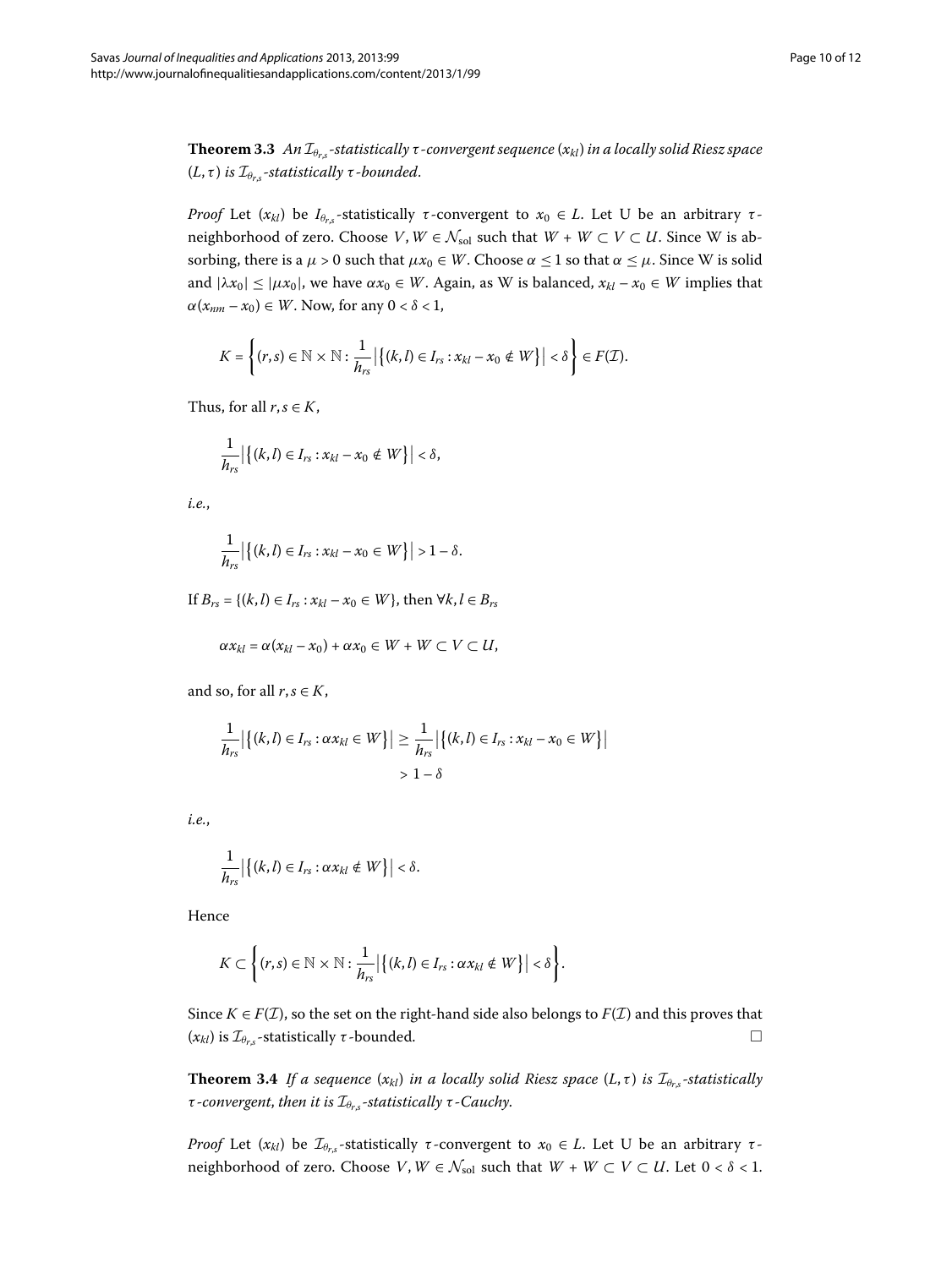Therefore

$$
K = \left\{ (r,s) \in \mathbb{N} \times \mathbb{N} : \frac{1}{h_{rs}} \big| \left\{ (k,l) \in I_{rs} : x_{kl} - x_0 \notin W \right\} \big| < \delta \right\} \in F(\mathcal{I}).
$$

For all  $r, s \in K$ ,

$$
\frac{1}{h_{rs}}\left|\left\{(k,l)\in I_{rs}:x_{kl}-x_0\notin W\right\}\right|<\delta,
$$

*i.e.*,

$$
\frac{1}{h_{rs}} | \big\{ (k, l) \in I_{rs} : x_{kl} - x_0 \in W \big\} | > 1 - \delta.
$$

Take  $r, s \in K$  and in view of the above, we can choose  $p, q \in \{(k, l) \in I_{rs} : x_{kl} - x_0 \in$ *W*} (since this set cannot be empty). Then  $x_{pa} - x_0 \in W$ . Now observe that if for  $(k, l) \in I_{rs}, x_{kl} - x_0 \in W$ , then

$$
x_{kl}-x_{pq}=x_{kl}-x_0+x_0-x_{pq}\in W+W\subset V\subset U.
$$

Hence, as in the earlier proofs, we can prove that

$$
K\subset \bigg\{(r,s)\in\mathbb{N}\times\mathbb{N}:\frac{1}{h_{rs}}\big|\big\{(k,l)\in I_{rs}:x_{kl}-x_{pq}\notin W\big\}\big|<\delta\bigg\},\
$$

which consequently implies that  $(x_{kl})$  is  $\mathcal{I}_{\theta_{rs}}$ -statistically  $\tau$ -Cauchy.

This completes the proof of the theorem.  $\Box$ 

<span id="page-10-2"></span><span id="page-10-1"></span><span id="page-10-0"></span>It should be noted that single and double case of  $I_\lambda$ -statistical convergence in locally solid Riesz spaces are introduced in [35[\]](#page-11-14) and [\[](#page-11-15)36] respectively.

#### <span id="page-10-3"></span>**Competing interests**

<span id="page-10-5"></span><span id="page-10-4"></span>The author declares that they have no competing interests.

#### <span id="page-10-7"></span><span id="page-10-6"></span>Received: 24 October 2012 Accepted: 15 February 2013 Published: 13 March 2013

#### <span id="page-10-8"></span>**References**

- 1. Fast, H: Sur la convergence statistique. Colloq. Math. 2, 241-244 (1951)
- 2. Steinhaus, H: Sur la convergence ordinaire et la convergence asymptotique. Colloq. Math. 27, 73-74 (1951)
- <span id="page-10-9"></span>3. Schoenberg, IJ: The integrability of certain functions and related summability methods. Am. Math. Mon. 66, 361-375 (1959)
- <span id="page-10-10"></span>4. Fridy, JA: On statistical convergence. Analysis 5, 301-313 (1985)
- 5. Šalát, T: On statistically convergent sequences of real numbers. Math. Slovaca 30, 139-150 (1980)
- <span id="page-10-11"></span>6. Maddox, IJ: Statistical convergence in locally convex spaces. Math. Proc. Camb. Philos. Soc. 104, 141-145 (1988)
- 7. Cakalli, H: Statistical convergence in topological groups. Pure Appl. Math. Sci. 43(1-2), 27-31 (1996)
- <span id="page-10-12"></span>8. Cakalli, H, Savas, E: Statistical convergence of double sequences in topological groups. J. Comput. Anal. Appl. 12(2), 421-426 (2010)
- 9. Mohiuddine, SA, Savaş, E: Lacunary statistically convergent double sequences in probabilistic normed spaces. Ann. Univ. Ferrara, Sez. 7: Sci. Mat. 58(2), 331-339 (2012)
- 10. Sava¸s, E, Mohiuddine, SA: *λ*-statistically convergent double sequences in probabilistic normed space. Math. Slovaca 62(1), 99-108 (2012)
- 11. Mursaleen, M, Mohiuddine, SA: Statistical convergence of double sequences in intuitionistic fuzzy normed spaces. Chaos Solitons Fractals 41(5), 2414-2421 (2009)
- 12. Savaş, E: On generalized double statistical convergence in random 2-normed space. J. Inequal. Appl. 2012, Article ID 209 (2012)
- 13. Albayrak, H, Pehlivan, S: Statistical convergence and statistical continuity on locally solid Riesz spaces. Topol. Appl. 159, 1887-1893 (2012)